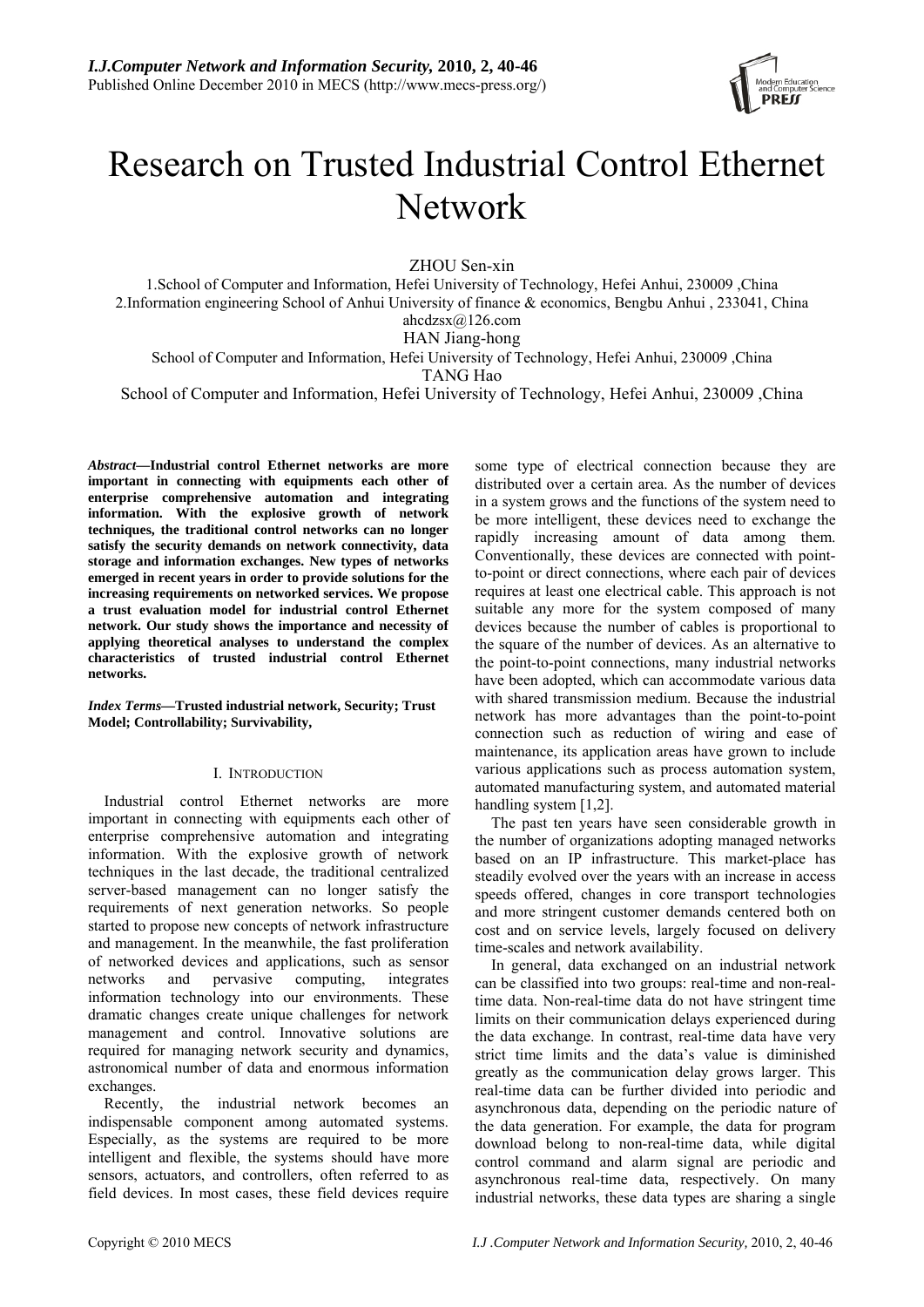network although they have different requirements on communication. That is, the non-real-time data need assurance of delivery without error and duplication, while the real-time data are concerned mostly on the time taken to reach the destination. Therefore, when building an industrial network, the designer must configure the network to satisfy these requirements. In order to satisfy the real-time requirements, many industrial networks, often referred to as fieldbus, have been developed by various standard organizations since the late 1980s. The IEC 61158 field bus standard with eight protocols, including Profibus, Fieldbus Foundation and WorldFIP, was announced as an international standard in the late 1990s [3]. Although the fieldbuses are able to satisfy the real-time requirements of field devices, they suffer from their high hardware and software cost and uncertain interoperability of multiple-vendor systems. These shortfalls are hindering the adoption of fieldbuses in numerous application areas. As an alternative to the fieldbus, Ethernet has attracted some attention because of its simplicity and wide acceptance. However, it has been known that Ethernet is not suitable for industrial networking because the medium access control (MAC) method of Ethernet is the contention-based carriersensing multiple access/collision detection (CSMA/CD) that exhibits unstable performance under heavy traffic and unbounded delay distribution [4]. In the last decade, several researchers, including Park and Yoon [4], Christensen [5], and Vitturi [6], have been trying to reduce collisions of Ethernet. Because these approaches require modifications in the data link layer or the TCP/IP layer, these still have limitations for practical applications. Recently, the switched Ethernet shows a very promising prospect for industrial networking because the switching technology can eliminate frame collisions. Because the Ethernet without collisions is no longer unstable under heavy traffic and its delay can be drastically reduced, the adoption of switched Ethernet as an industrial network is seriously considered along with the appearance of inexpensive switches [7–9]. More especially, High-Speed Ethernet (HSE) has been included in IEC 61158 fieldbus mainly as a network backbone at a higher level of automation hierarchy [10].

This paper presents the trust evaluation model of the switched Ethernet as communication network for interconnecting various components of real-time control systems. It looks at the factors affecting network performance, starting from basic statistical tools, such as queuing theory. It considers what techniques are available for assessing whether a network is capable of meeting the desired service levels, which are likely to be expressed in terms of throughput, delay and packet loss. We consider what techniques are available for assessing whether a network is capable of meeting the desired service levels, likely to be expressed in terms of throughput, delay and packet loss. Traditional queuing-based methods of dimensioning and the challenges offered by new insights into data arrival patterns are examined. We also demonstrate how modern QoS management techniques can control, but also complicate, prediction, and will

finally illustrate how semi-empirical statistical techniques offer some resolution.

This paper is organized into six sections including this introduction. Section 2 gives Real-time performance analysis for industrial Ethernet network, and Section 3 presents the analysis for Self-similar behavior of the switched Ethernet. A trust evaluation model for industrial control Ethernet network is implemented and evaluated in Section 4, and a set of Ethernet control network system model for trust evolution in opnet 14.5 simulation environments is implemented and its trust value is evaluated in Section 5. Finally, summary and conclusions are presented in Section 6.

#### I. REAL-TIME PERFORMANCE ANALYSIS FOR INDUSTRIAL ETHERNET NETWORK

The networks, systems, software applications, and data of many enterprises and organizations form a critical foundation and essential structure for industrial network. Without a reliable and functional network, the network control system is not secure. There are three key components of control networks analysis are network architecture, network protocols, and network performance analysis. The goal of a control network is to provide a guaranteed quality of service such as deterministic time delays and maximum throughput for real-time control applications. These networks target various types of industrial automation and processing applications and are distinguished through static parameters such as data rate, message size, medium length, supported topology, number of nodes, and dynamic parameters such as MAC mechanism, message connection type, interoperability, and interchangeability. The modeling and control of NCSs are based on the analysis framework in time-delay systems which have been studied for several decades. In general, delays occur in the transmission of signals or materials between different subsystems.

In general, there are four major contributions to the delay in passing a single packet across a communications line. These are: the serialization delay, which is given by the time it takes to transmit a single packet across a telecommunications link; the propagation delay, which is dependent on the length of the circuit and is calculated by dividing the length of the medium by the speed of light in that medium ; the queuing delay, i.e. the time the packet spends in the transmitting device output buffer awaiting serialization/transmission, which is dependent on link utilization and service time ; the time taken for the router to process packets.



Figure 1. proportional impact of propagation delay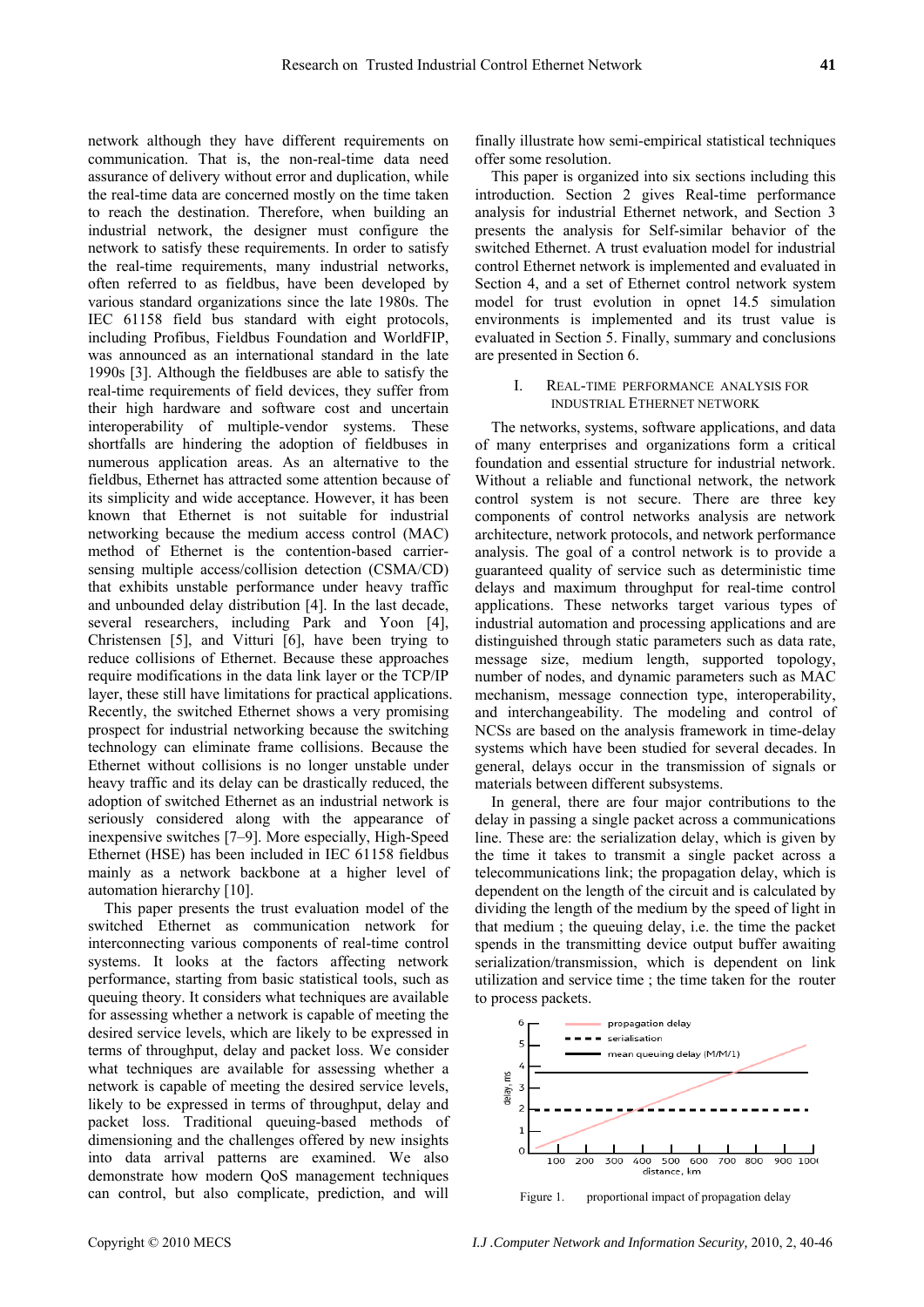Figure 1 shows how these contribute to the delay for a 2048 kbit/s link, running at a utilization of 65% carrying 512-byte packets. It can be seen that at distances below 350 km, the propagation delay is insignificant, becoming the dominant contributor to packet propagation when the circuit length exceeds 700 km. The queuing component is normally evaluated using one of two models: M/M/1 where the packet size is variable and M/D/1 where the packet size is constant. (here the symbol M indicates Markovian behavior and D indicates Deterministic behavior). The queuing mechanism is held to comprise three main components — an arrivals process, the queue server and the service process. In the case of the M/M/1 queue, both the arrivals and service processes are governed by a Poisson distribution, whereas with the M/D/1 queue, the arrivals process has the Poisson form and the service process is deterministic. Following through the statistical analysis of this model gives a final prediction of the mean queuing delay (based on the average packet size and serial delay) as:

mean queuing delay = serialization delay  $\times \rho$  /(1-ρ)

where  $\rho$  is the link utilization and the packets being processed are of variable size. The M/D/1 model is used where the packet size is fixed and gives a queuing delay of:

mean queuing delay = serialization delay  $\times$  1/2  $\times$   $\rho$  /(1 − ρ)



Figure 2. Queuing delay as function of link utilization

The impact of link utilization on queuing delay is shown in Fig 2. It can easily be seen from Fig 2 that the queuing delay is almost negligible at link utilizations of less than 35%, but that it becomes progressively more important, increasing dramatically as link utilization exceeds 70%.It can also be seen that the queuing impact is more pronounced for an M/M/1 type queue. At relatively long service times, if for example low speed links are used, the queuing delays become rather less than user acceptable. The analysis so far has worked exclusively with mean values of delay; however, network providers are increasingly been asked for service level guarantees of network performance. A large number of transactions will experience delays that are either shorter or longer than the mean; consequently it is dangerous to base service guarantees on mean delay figures. Further statistical analysis, for the above example, shows that if the mean delay for a telecommunications system is given as 2 ms, then 90% of packets will experience a delay of 8.92 ms or less; 95% will experience a delay of 12.4 ms or less and 99% will experience a delay of 14.8 ms or less.  $[15]$ .

#### II. SELF-SIMILAR BEHAVIOUR

Self-similar traffic has been shown to exist in networks and it seems to be a ubiquitous phenomenon that is independent of technology, protocol and environment. A self-similar phenomenon represents a process displaying structural similarities across a wide range of scales of a specific dimension. In other words, the reference structure is repeating itself over a wide range of scales and the statistics of the process do not change. However, these properties do not hold indefinitely for real phenomena and at some point, this structure breaks down. Self-similarity can therefore be associated with "fractals" which are objects with unchanged appearances over different scales. A stochastic process is called fractal when a number of relevant statistics exhibit scaling with related scaling exponents. Since scaling leads mathematically to power-law relationships in the scaled quantities the conclusion is therefore that the traffic shows fractal properties when several estimated statistics exhibit power-law behavior over a wide range of time scales  $[1]$ . A continuous-time stochastic process  $X(t)$  is considered to be statistical self-similar with parameter  $H(0.5 \leq H \leq 1.0)$  if, for any real positive "a", the process a-Hx(at) has the same statistical properties as x(t). The parameter H is known as the Hurst parameter, or the selfsimilarity meter, and it is a key measure of self-similarity. More precisely H is a measure of the persistence of a statistical phenomenon and it is the measure of the length of the long-range dependence of a stochastic process. A value of H=0.5 indicates the absence of long-range dependence. The closer H is to 1 the greater the degree of persistence or long-range dependence. As a practical and effective method to bring guaranteed QoS support to control networks, priority queuing has currently become a popular research topic. However, there are many open issues concerned with the quantitative network performance, such as expected queue length, overflow probability, packet loss rate and so on. Our research is motivated by these issues, which are of significant importance due to the fact that statistically bounded traffic oriented performance evaluations lead directly into system and network design criteria for future control networks. On the other hand, recent studies have shown that existing packet switching networks experience self similarity [2-4]. It has also been shown that the selfsimilar or long-range dependent stochastic process can better model high-speed networks than Poisson or Poisson-based processes, due to the capability of being able to capture the fractional property of network traffic across a wide range of time scales. We first introduce the techniques that we use to generate self-similar network traffic .Then we compare the performance of an Ethernet segment run with heavy-tail traffic and with exponential traffic. Our study results show that self-similar traffic, compared with traditional short-range dependent models, requires longer queues and thus larger buffers in the control network design.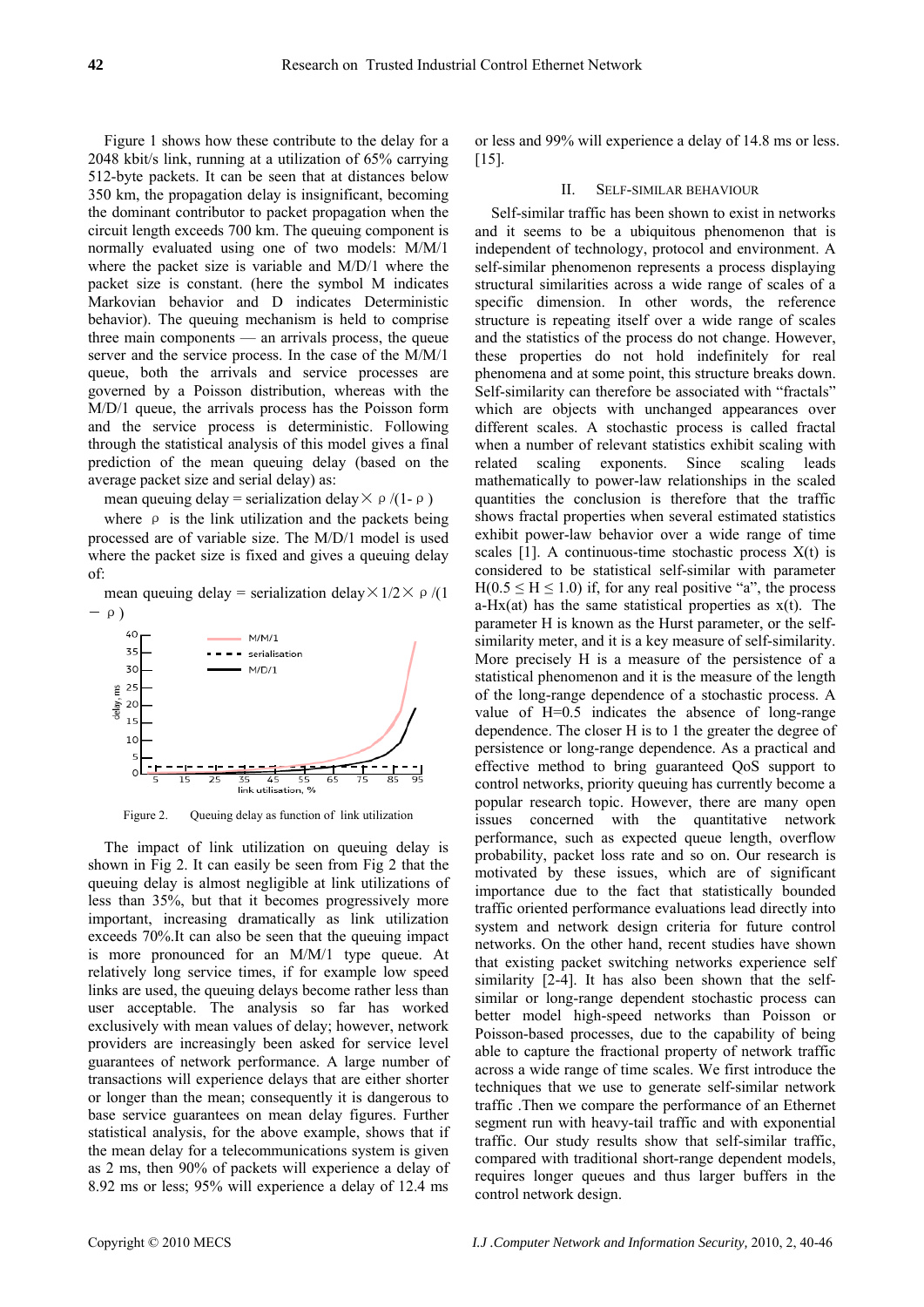Work done by a number of researchers has demonstrated that Poisson arrival modeling underestimates the quickness and therefore delay characteristics of data traffic. This and the work of other researchers has examined packet arrival times, looking closely at the fit with self-similar behavior. While the poor fit given by the Poisson analysis is amply demonstrated, the literature focuses heavily on packet arrival times, concluding that the quickness of modern traffic patterns will have an adverse effect on queuing times.

For LAN traffic the Hurst parameter to be around 0.8. A Poisson process assumes that bursts are predictable and that aggregation masks this quickness; consequently bursts are only evident at small time-scales. Self-similar models are characterized by bursts that have no natural length and aggregation intensifies quickness, which is seen at all time-scales. One implication of self-similarity is that during periods of network congestion, congestion is persistent and losses can be high. Larger buffers do not prevent losses, periods of congestion are hard to predict and convergence recovery is probably more important than congestion avoidance. Source models for individual Ethernet users are expected to show extreme variability in terms of inter-arrival times for packets. The nature of congestion, produced by self-similar network traffic models, differs significantly from that produced by standard formal models and displays a far more complicated pattern than was assumed in the past. The more complicated nature of congestion due to the selfsimilar traffic behavior can be expected to persist, even at high line speeds.

Recent studies have demonstrated self-similarity in LAN and WAN traffic; Kim and Min [14] used a G/M/1 queuing model1 to model a network with self-similar traffic. They compared the analytic average queuing delay of self-similar traffic to the delay of a simulated model, to obtain a useful method for delay prediction. The simulation was done using OPNET, adjusting a single parameter of the truncated power-tail (TPT) distribution, thus allowing the analytic curve to follow the simulated results. They were able to predict the delay by computing the TPT, based on the measured Hurst parameter of the input traffic, the data arrival rate and the utilization of the router. They were able to generate a model using self similar arrival times and exponentially distributed service times and packet sizes. When H=0.5 the behavior of G/M/1 tends to be close to M/M/1 but the average queuing delay of a router modeled by G/M/1 was shown to be greater than that from M/M/1, with the gap increasing with the magnitude of the Hurst parameter[15]. This comparison is shown in Fig 3.



Figure 3. comparison between m/m/1 and G/M/1(self-similar) delay and utilization plots

### III. A TRUST EVALUATION MODEL FOR INDUSTRIAL CONTROL ETHERNET NETWORK

Trust is important and critical for network security. It integrates with several components of network management, such as risk management, access control and authentication. Trust management is to collect, analyze and present trust related evidence and to make assessments and decisions regarding trust relationships between entities in a network. In this paper, we will focus on the evaluation of entity trust based on trust information provided by computing the TPT, based on the measured Hurst parameter of the input traffic, the data arrival rate and the utilization of the router at control networks layer. We also study the source node makes a decision on trusting the target node based on the port file it receives from the target node at networked devices layer. Other layer trust information will be computed based on their trust related evidence.



Figure 4. Trust Evaluation Model

### *A.* Networked devices layer

Networked devices include smart sensors, smart actuators and networked controllers. Smart sensors and actuators have three major features: data acquisition, intelligence and communication ability. Each node (sensors, actuators and controllers) maintains a table of the history for their availabilities. The performance of a particular node in the network is stored in the local environment. Devices that operate in a control network are energy constrained. When a request is sent by a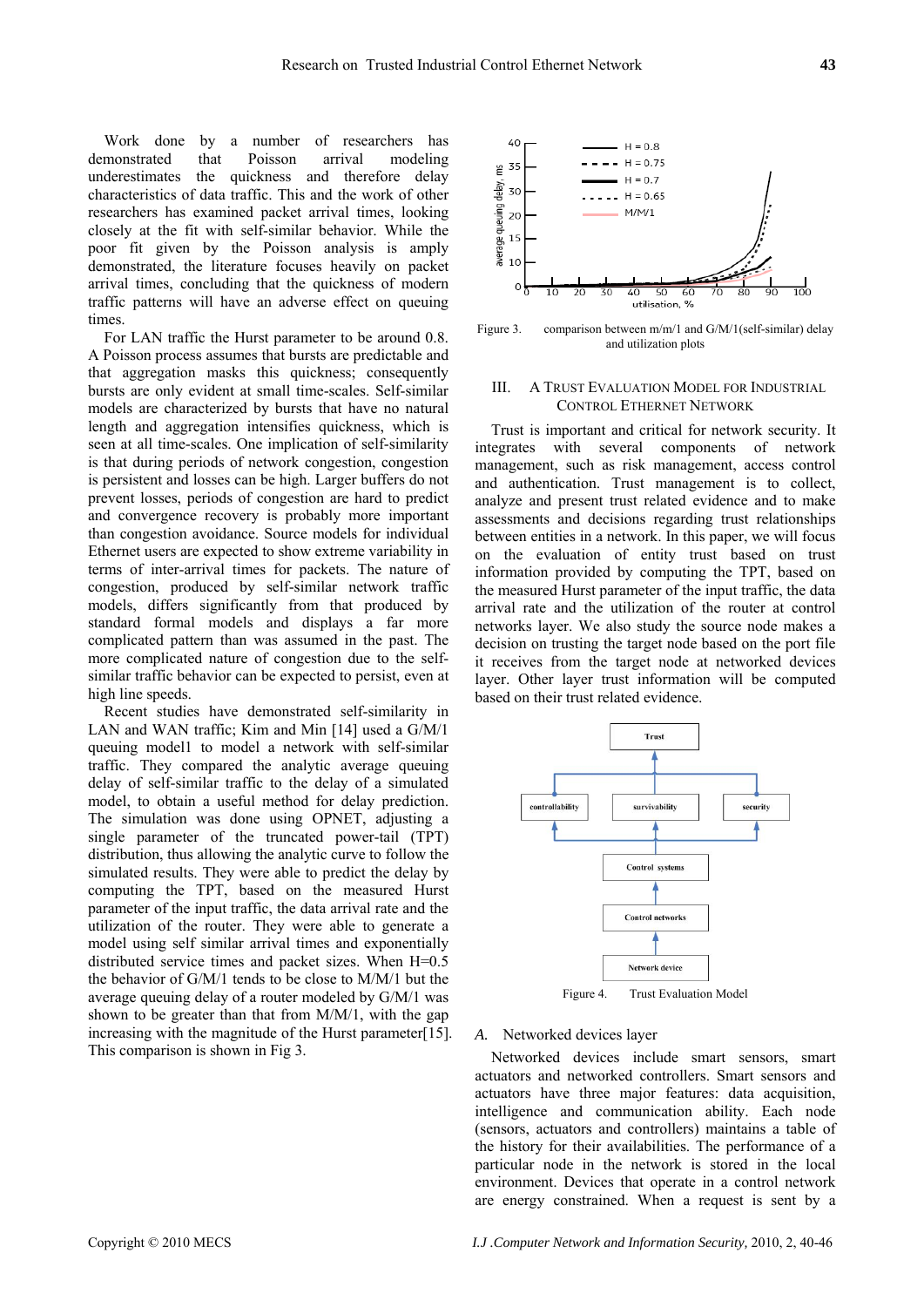source node for recommendations about a particular node, a node may be selfish and not reply so as to conserve its energy. Due to lack of recommendations, the source node is unable to determine a reliable trust level on a particular target node in the network even though the node may be a trustworthy node. Therefore, to deal with such a situation, an exchange of port file takes place. At the end or break of any communication between two nodes, they exchange a credential letter based on their experience with each other. When a node n has finished communication with a node x, the following exchange takes place: node n to node x:( n trusts x, context  $c_1$ ; time  $t_1$ ; n trusts x, context  $c_2$ ; time  $t_2$  ……n trusts x, context  $c_n$ ; time  $t_n$ , K) This means that node n trusts node x in the context  $c_i$  at a time stamp  $t_s$ . Context here can be quality of service  $(QoS)$  or Availability (A). This credential letter is signed by the private key (K) of the node n, thus ensuring that a node will not send fake credentials. Hence when a node encounters a situation where very few nodes reply to a request for recommendations, it directly requests the target node for the port file of credentials it has received from other nodes. The target node collects the credentials it has received and creates a port file of credentials. For example:  $\{(a0.5y, A, 100),$  (a0.75y, QoS, 100), (c0.4y,A,150), (c0.25y, QoS; 150), k }.Here node a trusts node y for 0.75 the communications to be trustworthy as far as 0.5 availability is concerned. The source node makes a decision on trusting the target node based on the port file it receives from the target node [16]

# *B. Control networks layer*

There are three key components of control networks analysis are network architecture, network protocols, and network performance analysis. Network architecture allows devices such as sensors, actuators, and controllers to be interconnected together, using less wiring, and requiring less maintenance than a point-to-point architecture. It also makes it possible to distribute processing functions and computing loads into several small units. The performance metrics of network systems that impact control system requirements include access delay, transmission time, response time, message delay, message collisions, message throughput, packet size, network utilization, and determinism boundaries. The goal of a control network is to provide a guaranteed quality of service such as deterministic time delays and maximum throughput for real-time control applications. There are now a large number of networks available for applications at the information level as well as at the device level. These networks target various types of industrial automation and processing applications are distinguished through static parameters such as data rate, message size, medium length, supported topology, number of nodes, and dynamic parameters such as MAC mechanism, message connection type, interoperability, and interchangeability. The trust for this layer is decided by utilization and Hurst parameter of the input traffic. As is shown fig3 when utilization is more 80% for  $h = 0.8$ the average queuing delay will be more 10ms.Here the layer will be not trustworthy.[15]

# *C.* Control systems layer

The goal of NCS design is to guarantee the stability and the performance of applied control systems, i.e., meets the control system specifications. These specifications include phase margin, gain margin, overshoot, steady state error, and tracking error. Simply speaking, the limited network bandwidth introduces unavoidable time delays in a control system. These time delays could potentially degrade a system's performance and possibly cause system instability. The trust for this layer is decided by system control model and trust value of above layer.

# *D.* Trust layer

This layer is to provide a dynamic trust evolution that is multi-dimensional, that is, the trust evolves depending on controllability, survivability and security. The trust evolution may be quality of work done by control system for specific demands. It is a function of controllability, survivability and security defined by the user.

# IV. EXPERIMENTS

We devised a set of Ethernet control network system model for trust evolution in opnet 14.5 simulation environment. As required for the Truncated Binary Exponential Back-Off algorithm, the wait periods after a collision in each Ethernet station are strictly bound between lower and upper limits. To simulate realistic network conditions, our specification model includes bursty traffic generators. Bursty traffic is an infinite sequence of frames with sub-sequences of closely spaced (in time) frames interspersed with sub-sequences of widely spaced (in time) frames, i.e., a plot of frames over time shows peaks and plateaus. Bursty traffic has a long tailed (power law) probability distribution and is typically modeled using a Poisson Pareto Burst Processes with heuristics to enable a close fit to observed data. To circumvent the issue of having to choose correct heuristics, a simple power law distribution is used in our setup.

The Raw Packet Generator (RPG) model is a traffic source model that is used to generate self-similar traffic. Self-similar traffic is characterized by the same fractal properties that are present in the traffic generated by many of today's network applications. The Fractal Point Processes (FPPs) have been implemented: Sup-FRP, PowON-PowOFF, PowON-ExpOFF, ExpON-PowOFF, Fractal Power-Law Filter, Exponential Rectangular Filter, Fractal Rectangular Filter. The PowON-ExpOFF model is based on a superposition of ON/OFF sources of which the ON-times have a heavy-tailed distribution and the OFFtimes an exponential distribution. The model has five parameters: the average arrival rate, the Hurst parameter, the Fractal Onset Time Scale (FOTS), the source activity ratio and the peak-to-mean ratio. Two workstation node models and one Ethernet station node model support selfsimilar traffic. All RPG models can be accessed through the RPG object palette. The ppp\_rpg\_wkstn models a self-similar traffic source running over an IP stack with a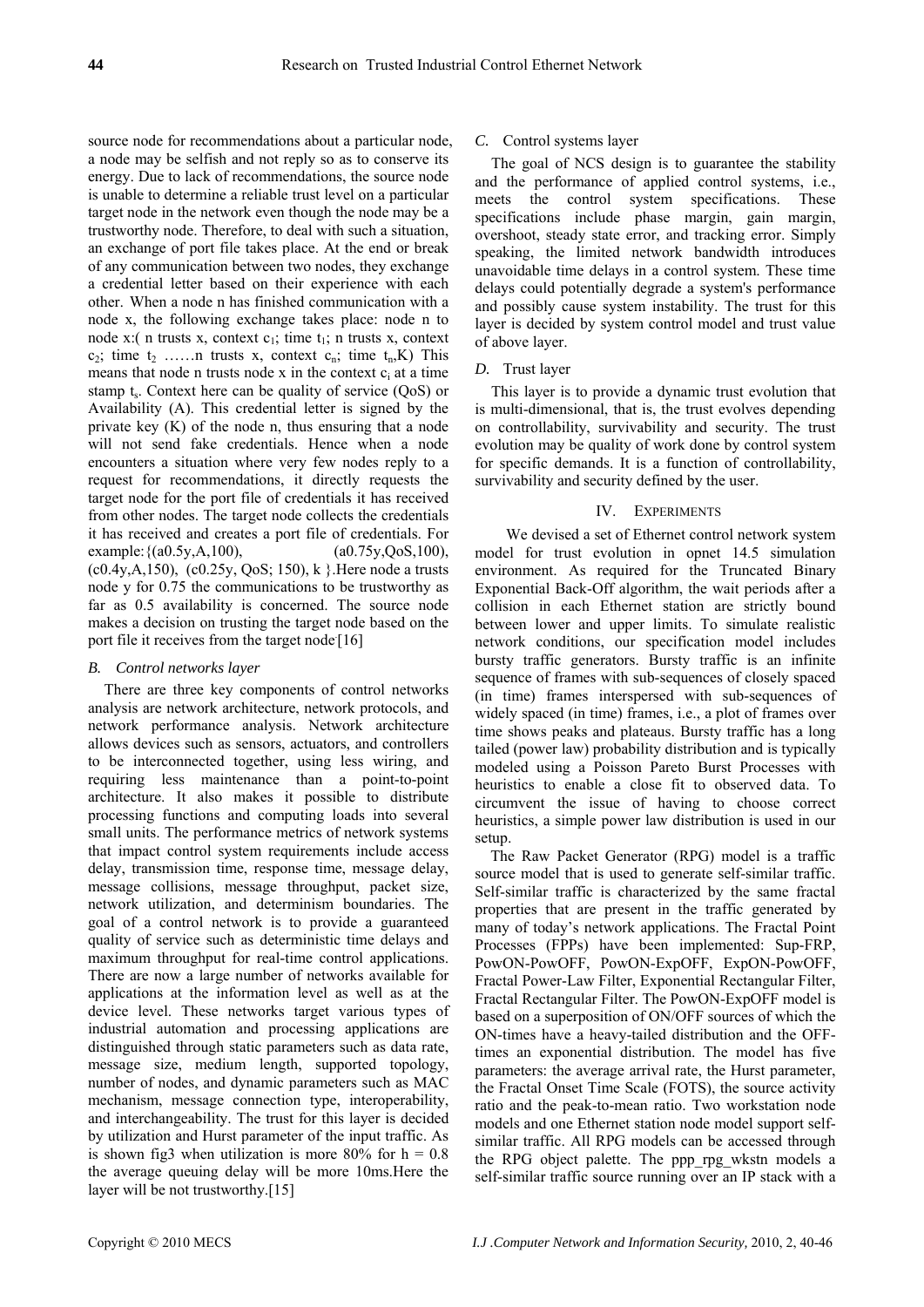serial interface. The Ethernet rpg wkstn models a selfsimilar traffic source running over an IP stack that supports an underlying Ethernet interface. The ethernet\_rpg\_station models an Ethernet station where an RPG module resides directly over the MAC layer. All of the RPG nodes have an "RPG Traffic Generation Parameters" attribute that is used to specify the characteristics of the self-similar traffic. Clicking in the Value field of this attribute opens up the RPG Traffic Generation Parameters Table, which is used to specify the traffic's arrival process, packet size, destination, and start time. A source can generate self-similar traffic using one or more arrival processes. To use more than one arrival process, specify each process in a separate row of the RPG traffic generation parameters table. Specifying the arrival process allows you to choose the fractal point process (FPP) which best describes the self-similar traffic that you are modeling. The Arrival Process attribute is a compound attribute that is composed of several subattributes. Since different FPPs require different input parameters, certain sub-attributes will not apply to some arrival processes. Choosing an arrival process from the pull-down menu sets default values for the process' subattributes; you can then view or modify these values by selecting Edit from the Arrival Process attribute's pulldown menu. A default value of N/A indicates that the sub-attribute is not used for the given arrival process and should not be modified. For example, since the Source Activity Ratio sub-attribute is only used with the ON-OFF arrival processes, its value is set to N/A for all of the

 The effect of adding the power law distributed delays is to increase the average delay in all cases when this delay interval is non-zero. This is because the number of collisions increases with the incoming frame rate (bursty traffic). In contrast, when the power law distributed delay interval is zero; the average delay has approximately the same value as if this additional delay is not present at all. The next phase of our experiments involves creating specification models for quality-ofservice (QoS) algorithm that works at the Ethernet layer.

Random Early Detection (RED) is used for congestion control and manages queue size intelligently. Unlike regular queues that drop packets from the tail when they are full, RED does it in a controlled and gradual way. Once the queue size attains a certain average length, enquired packets have a finite probability of being marked. A marking probability exceeding a predefined threshold means that the marked packet will be dropped. The marking probability increases linearly with the queue size up to a maximum dropping probability. The average queue size used for determining the marking probability is calculated using an Exponential Weighted Moving Average, insensitive to bursts.

When the average queue size is below a preset minimum bound, no packet is marked. When the average queue size exceeds the minimum queue length, the marking probability increases linearly until the average queue size attains the preset maximum queue length. As

other arrival processes.

probability is normally not set to 100%, the queue size might rise above the maximum preset size. Hence, a limit parameter is provided to set a hard maximum for the size of the queue. RED uses a number of predefined and computed parameters. The predefined parameters are maximum dropping or marking probability, minimum and maximum queue lengths and queue weight. The parameters computed per iteration are count, average queue length, queue length and dropping or marking probability. Count is the number of frames since the last marked frame. For our simulation, we used the same values for the predefined parameters. In addition, the algorithm uses a linear function of time to determine the time interval since the queue was empty. In our case, we use simple difference in measured times to achieve this effect. Trust evolution of other layer was computed with data which we had collected. The experiment result shows our model is availability.<sup>[15]</sup>Some experimental data and trust evaluation computing at a time are as follows:

TABLE I. TABLE OF TRUST EVALUATION COMPUTING AT A TIME

| layer          | parameters         | <b>Computing formula</b>        | <b>Trust value</b> |
|----------------|--------------------|---------------------------------|--------------------|
| <b>Network</b> | $(a0.75v, O_0S, 8$ | If $A > 70$ then trust $=$      | <b>Trust value</b> |
| ed             |                    | OoS                             | for Node a to      |
| devices        | (a0.75y, A, 90)    |                                 | v is 80%           |
| control        | $H=0.8$            | For real time control           | <b>Trust value</b> |
| networks       | utilization=70     | signal=(delay time)/ $10*$      | for this layer     |
|                | $\frac{0}{\alpha}$ | (*: real time control           | is $90\%$          |
|                | delay              | delay time requests             |                    |
|                | time=9ms           | lower then 10ms)                |                    |
| Control        | <b>System</b>      | If System                       | <b>Trust value</b> |
| systems        | stability=100      | stability>=90% then             | for this layer     |
|                | $\%$ .             | $trust = system$                | is 98%             |
|                | svtem              | performance                     |                    |
|                | performance        |                                 |                    |
|                | $= 98%$            |                                 |                    |
| <b>Trust</b>   | Controllability    | $Trust = (-clog2c)$             | <b>Trust value</b> |
| layer          | $= 80\%$           | $s1log2s1 + s2log2s2$ /T        | for this laver     |
|                | survivability=     | (c: Controllability,s1:         | is abou 0.83       |
|                | $72%$ .            | Controllability <sub>s2</sub> : |                    |
|                | security=98%       | Controllability, T=c+s1         |                    |
|                |                    | $+ s2)$                         |                    |

## V. CONCLUSIONS

The management of industrial control Ethernet networks has gained increasing attention because of their wide applications and control difficulties. Without the global management and control on the network, a small change in local domain may result in dramatic behavior changes on the whole network. Therefore, it is essential to understand the behavior of industrial control networks before conducting any network management and control. In this work, we study the characteristics of Ethernet networks under the context of distributed trust management. Even though the trust evaluation rule we used is very simple, our analyses show extraordinary complexity in terms of the system performance. The analytic results enable us to design the evaluation rule that achieves desired performance.

Our work is just the first step on the exploration of understanding industrial control Ethernet networks trust management. We proposed an evaluation rule based on the global estimation result. This general rule can help to